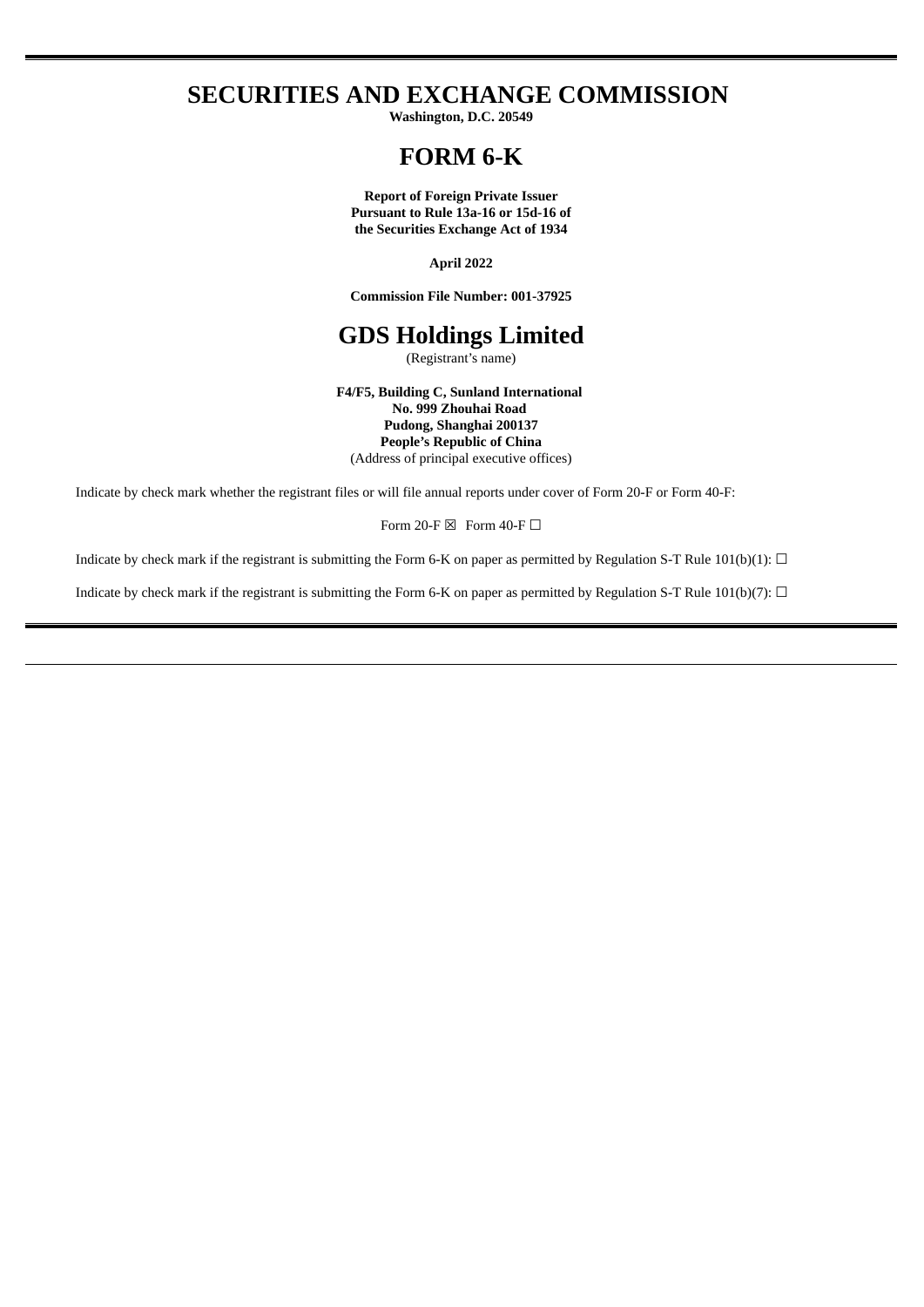## **EXHIBITS**

[99.1](#page-3-0) Press release – YTL and GDS to partner on 168MW data center [development](#page-3-0) at the visionary YTL Green Data Center Park in Johor, Malaysia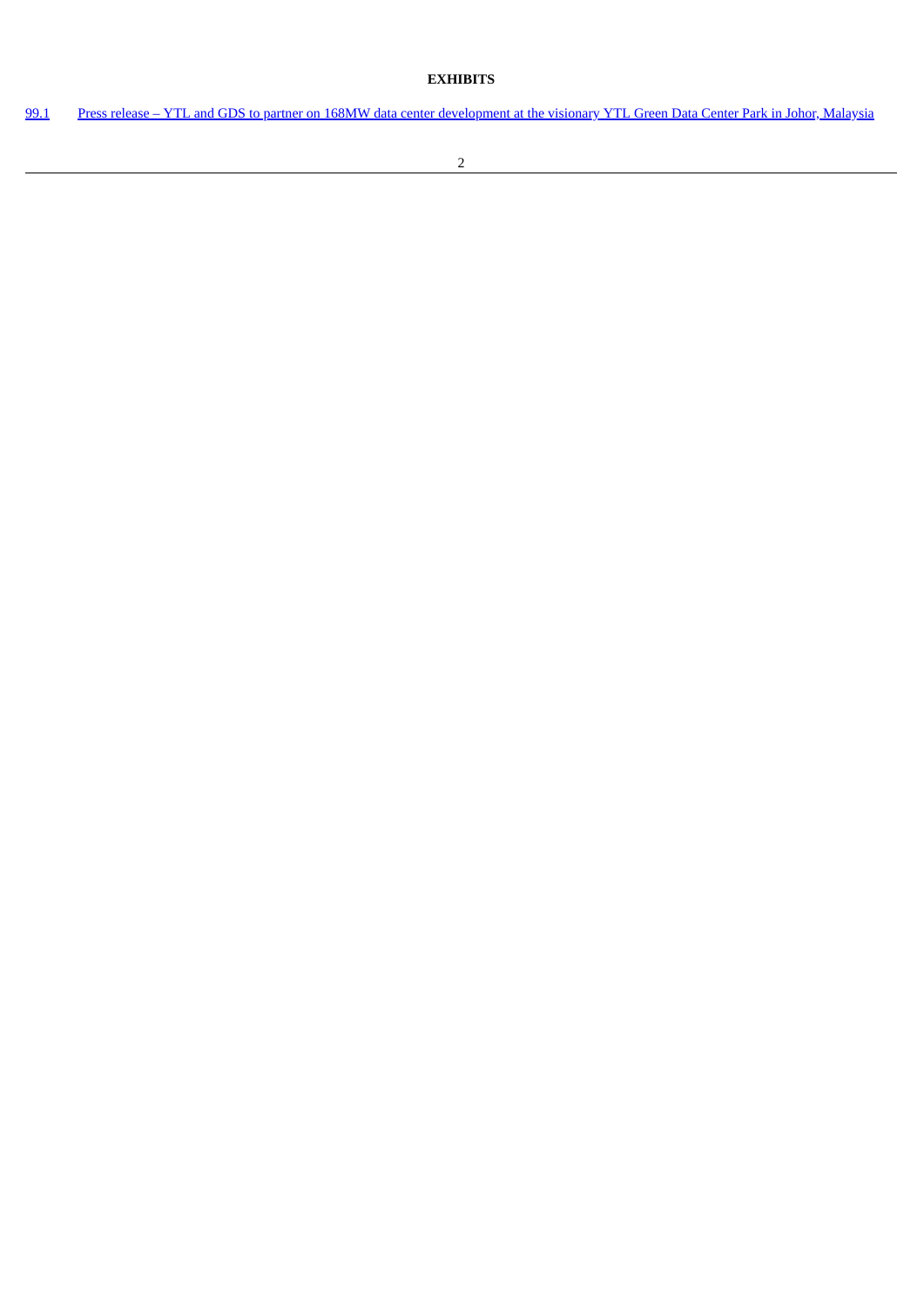## **SIGNATURES**

Pursuant to the requirements of the Securities Exchange Act of 1934, the registrant has duly caused this report to be signed on its behalf by the undersigned, thereunto duly authorized.

## **GDS Holdings Limited**

Date: April 27, 2022 By: /s/ William Wei Huang

Name: William Wei Huang Title: Chief Executive Officer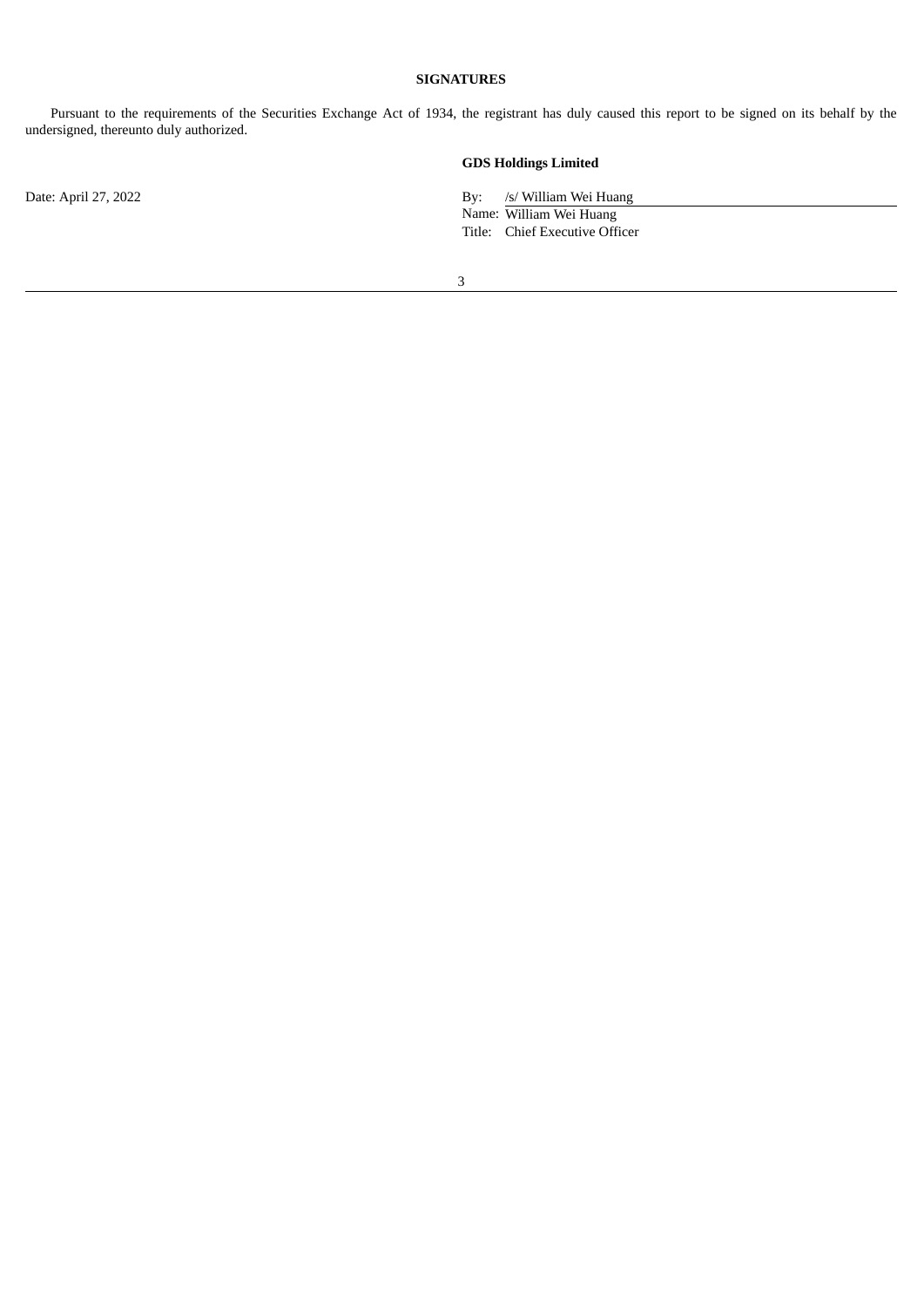<span id="page-3-0"></span>



## **YTL and GDS to partner on 168MW data center development at the visionary YTL Green Data Center Park in Johor, Malaysia**

**Singapore, April 27, 2022** – YTL Power International Berhad ("YTL Power"), an international multi-utility infrastructure group, and GDS Holdings Limited ("GDS"), a leading developer and operator of high-performance data centers in China, today signed a partnership to co-develop 168MW of data center capacity, across 8 individual data center facilities, at the upcoming YTL Green Data Center Park in Johor, Malaysia. The first phase of the codevelopment will enter service in 2024.



*GDS Chairman and CEO William Huang (L) and YTL Power Executive Director Hann Yeoh (R)*

YTL Green Data Center Park is a visionary project initiated by YTL Data Center Holdings Pte. Ltd. ("YTL DC"), a wholly-owned subsidiary of YTL Power. Located in Kulai, Johor, approximately 30 kilometres from the cities of Johor Bahru and Singapore, it will comprise 500MW of total data center capacity integrated with an equivalent amount of solar power generation. It is the first hyperscale data center campus in Malaysia to be powered by on-site renewable energy.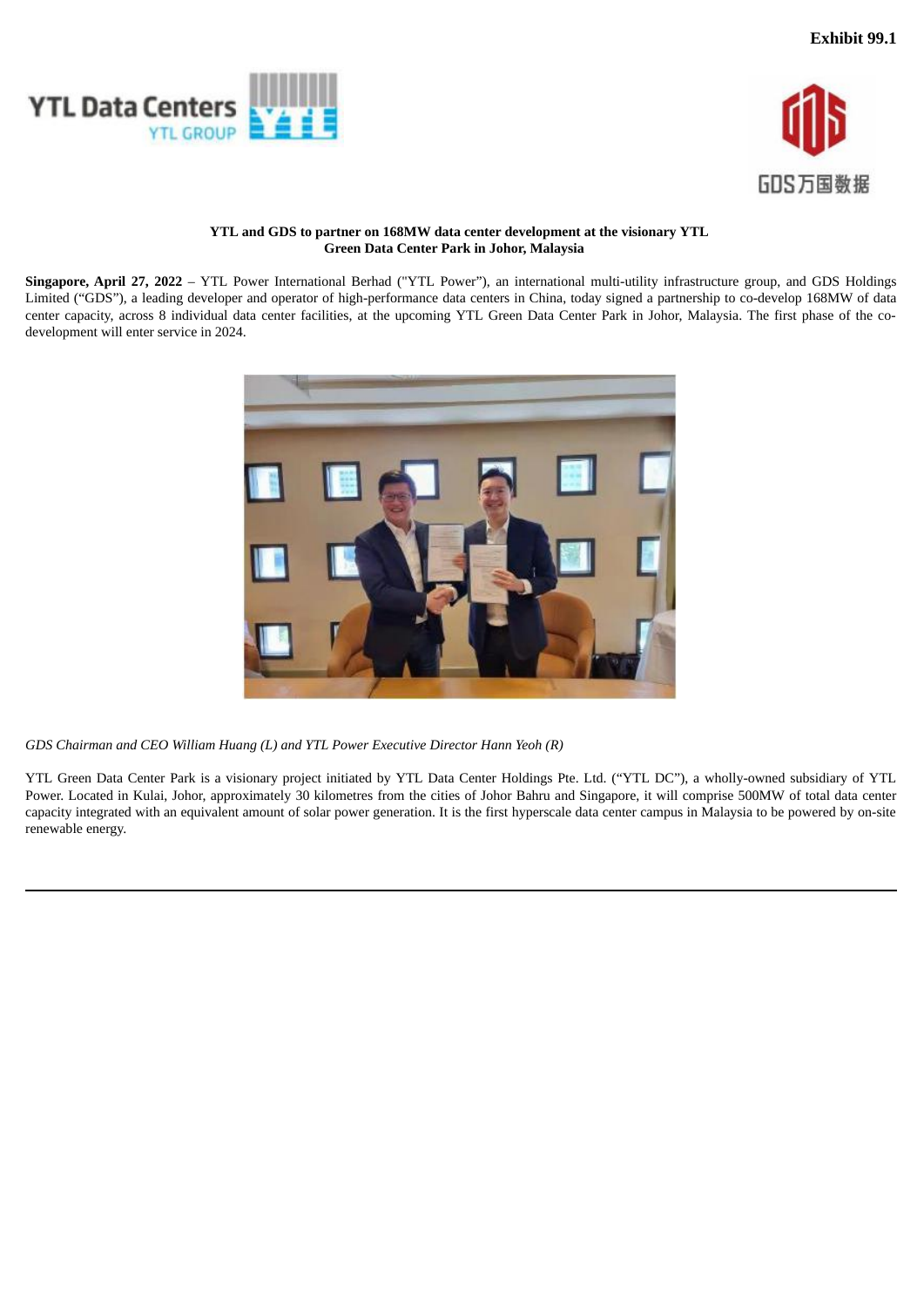

*A rendering of the YTL Green Data Center Park*

Separate from the co-development with GDS, construction of 72MW of capacity has already commenced on site for other hyperscale customers. With 275 acres dedicated toward data center development, YTL Green Data Center Park in Johor is expected to serve a growing demand in the region for sustainable and cost efficient data center solutions.

GDS's presence at the YTL Green Data Center Park will complement its previously announced hyperscale data center projects at Nusajaya Tech Park, Johor and Nongsa Digital Park, Batam, Indonesia.

Dato' Yeoh Seok Hong, Managing Director of YTL Power, said, "We are excited to partner with GDS, one of the largest data center companies in the world, to anchor our world-class green data center campus in Johor. Our shared vision for a truly integrated, sustainable energy powered facility with dedicated dark fibre capacity is an exciting one and will position it as the place to be for hyperscalers and co-location customers alike."

William Huang, Chairman and CEO of GDS, said, "We are delighted to partner with such an outstanding group as YTL, with an exceptional track record of infrastructure development over more than 60 years. This project is truly visionary, combining hyperscale data center capacity, powered by on-site renewable energy, within touching distance of the major regional hubs. We have now initiated three projects in Southeast Asia which together create a unique platform for hyperscale customers to deploy with low latency connectivity, multi-site redundancy, and access to renewable energy."

#### **-End-**

#### **About YTL Power International Berhad**

YTL Power International Berhad (YTL Power) is an international multi-utility infrastructure group with a strong track record in developing greenfield projects and acquiring operational assets through competitive auctions. YTL Power is listed on the Main Market of Bursa Malaysia Securities Berhad, the Malaysian stock exchange, and is active across key segments of the international utility industry.

YTL Power, Malaysia's first independent power producer, owns YTL PowerSeraya Pte Limited, with 3,100MW of gas fired capacity, produces 26% of Singapore's licenced power and is the owner of the electricity retailer Geneco. It was also awarded the 100MW electricity importer licence to import energy from Malaysia to Singapore by the EMA.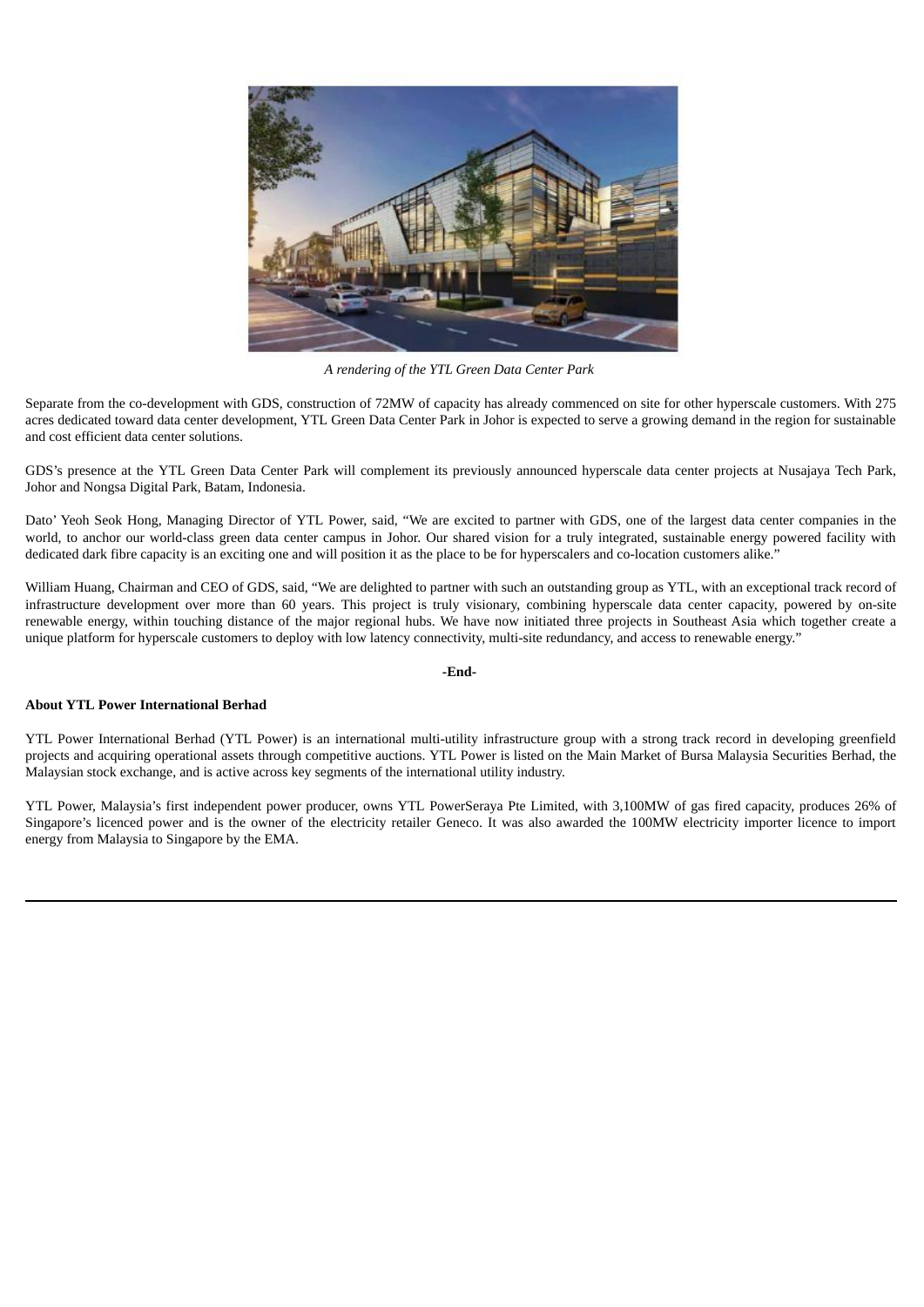Another subsidiary is Wessex Water Services Limited, the top ranked water and sewerage provider in the United Kingdom.

YTL Power has a minority stake in PT Jawa Power, the owner of a 1,220 MW coal-fired power plant in Indonesia.

YTL Power is involved in communications and internet-based solutions and services through YTL Communications Sdn Bhd - the operator of the "Yes" telecommunications platform, the first telco to launch 5G services in Malaysia.

YTL Power is also currently developing Brabazon, Bristol, a mixed-use residential and commercial property project in the UK.

#### **About YTL Data Center Holdings Pte. Ltd.**

YTL Data Center Holdings Pte. Ltd. (YTL DC) is the digital infrastructure subsidiary of YTL Power. Headquartered in Singapore, it enables digital technology leaders to utilise trusted infrastructure that can empower their success. The company offers data center services that enable scaling with agility and speed, delivering comprehensive customer centric solutions.

#### **For more details on YTL DC, please visit: http://ytldatacenters.com/**

#### **About GDS Holdings Limited**

GDS Holdings Limited (NASDAQ: GDS; HKEX: 9698) is a leading developer and operator of high-performance data centers in China. The Company's facilities are strategically located in China's primary economic hubs where demand for high-performance data center services is concentrated. The Company also builds, operates and transfers data centers at other locations selected by its customers in order to fulfill their broader requirements. The Company's data centers have large net floor area, high power capacity, density and efficiency, and multiple redundancies across all critical systems. GDS is carrier and cloud-neutral, which enables its customers to access all the major PRC telecommunications networks, as well as the largest PRC and global public clouds which are hosted in many of its facilities. The Company offers co-location and managed services, including direct private connection to leading public clouds, an innovative service platform for managing hybrid clouds and, where required, the resale of public cloud services. The Company has a 21-year track record of service delivery, successfully fulfilling the requirements of some of the largest and most demanding customers for outsourced data center services in China. The Company's customer base consists predominantly of hyperscale cloud service providers, large internet companies, financial institutions, telecommunications carriers, IT service providers, and large domestic private sector and multinational corporations.

#### **For YTL's media enquiries, please contact:**

**Shameera N. Lin** Mobile: +60187001545 Email: shameera.lin@ytl.com

**Adriana Aris** Mobile: +60183093741 Email: adriana.aris@ytl.com